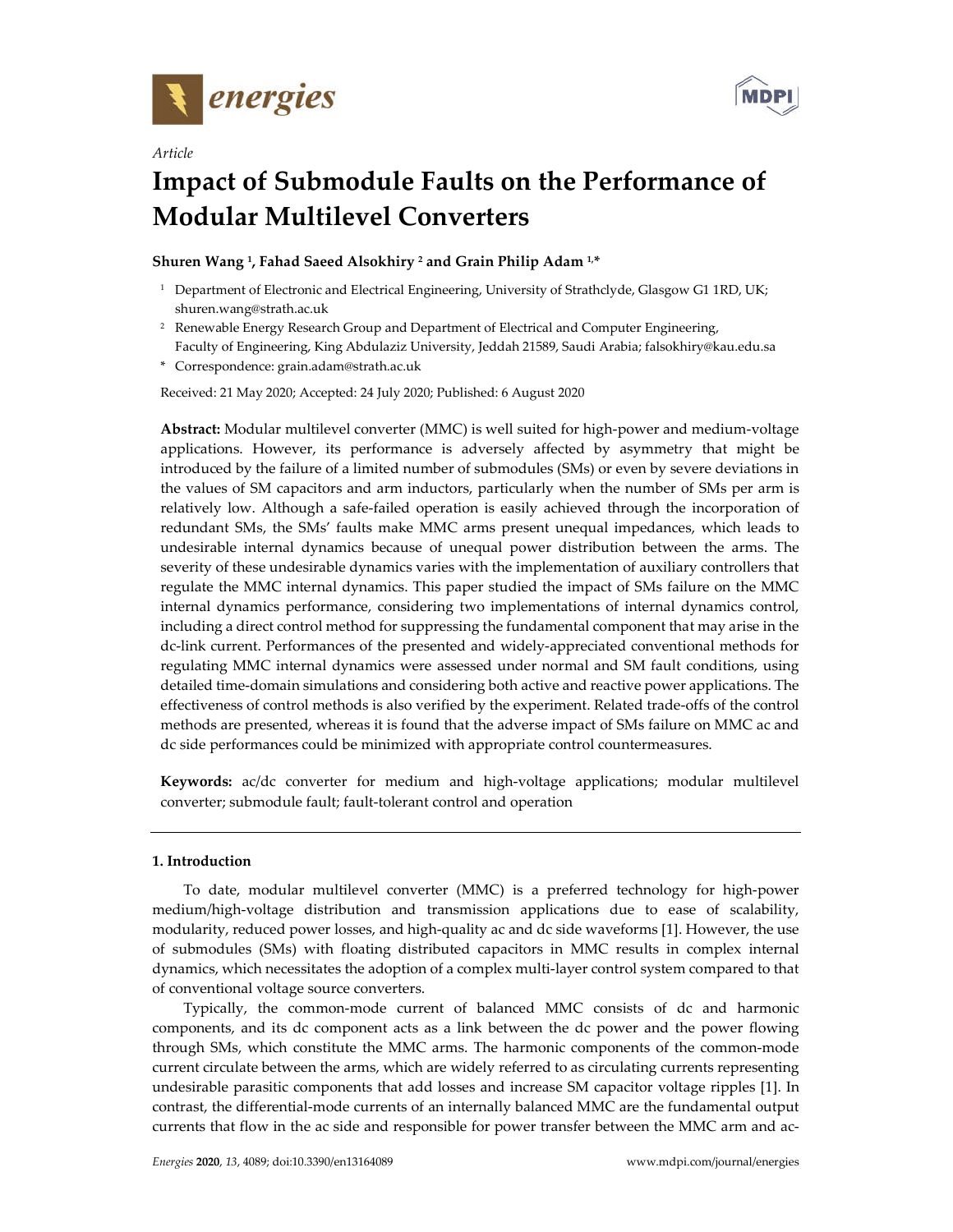side output circuit. Normally, the SM capacitor voltages affect the synthesis of ac and dc side voltages of the MMC, i.e., the differential- and common-mode voltages, respectively. To reduce such couplings, several control methods exist in the open literature for suppression of the circulating current and regulation of the capacitor voltages independent of dc-link voltage [2].

SM, arm, and phase-leg voltages/energies represent three important elements or layers that must be controlled to minimize MMC internal dynamic interactions during normal and abnormal conditions. To manage the voltage differences between SMs within each arm, SM voltage balancing algorithms based on either centralized sorting or distributed control are employed [3,4]. Generally, MMCs with de-coupled internal-external dynamics respond faster to active power and dc voltage set-points; exhibit reduced output voltage distortion during major transients and overall impacts of cross-modulation on ac and dc side waveforms [5,6]. Wide-ranging research efforts have been invested into high-level controllers (capacitor voltage/energy sum controllers in arm and phase-leg levels) [7,8], in which predominantly ideal (identical) passive components are usually assumed. Although a large number of SMs may reduce the adverse effects of capacitance tolerances, passive component tolerances remain a prevalence issue, particularly, for MMCs, with a relatively low number of SMs per arm as anticipated in medium-voltage (MV) applications. Therefore, it is imperative to account for uncertainties due to passive component tolerances during MMC design and maintenance stages [9–12]. In this line, the adverse effects of asymmetrical cell capacitances on the ac output voltage of MMC that employs three-level flying capacitor SMs have been identified when the energy-based balancing approach was used in the high-level controllers that regulate the MMC internal dynamics [10]. The work in [11] has revealed the inducement of fundamental frequency ripple in the dc-link current of the MMC with asymmetrical arm inductances and proposed a voltage-based active control method to suppress the induced fundamental frequency ripple from the dc-link current.

On the other hand, a fault that happened in MMC SMs may cause operational issues ranging from distortion of ac and dc side voltages and currents to total disruption of power transfer. Methods for SMs fault detection and identification are proposed in [13–15], while increased MMC resiliency to SM faults through the concept of redundant SMs are discussed in [16] and [17]. With regard to the SM fault tolerance capability of the MMC, several SM-fault control methods have been discussed [18– 21]. Two approaches are proposed, and the respective features are presented in [18]. The fundamental common-mode current ripple during SM faulty has been claimed in [19], and a dq-frame-based control method is proposed. However, this method depends on phase lock-loop for the ripple. Further research in [20] and [21] has proposed proportional resonant (PR) based control methods to suppress the fundamental ripple, but the control effects on the overall operation are not analyzed. Besides, in most previous works, the predominant assumption is that the number of faulty SMs is less than the number of redundant SMs or within a hot redundancy configuration, while the extreme condition, in which the number of faulty SMs is larger than the redundant SMs, is seldom discussed. In these cases, SM capacitor voltages would be increased, within a safe margin, for continuous operation.

Based on the preliminary findings in [22], this paper considered the adverse effects of MMC asymmetry caused by SM fault on both dc and ac sides when mainstream balancing control methods are employed. The differential-mode voltage balancing control method reduces the fundamental component in the common-mode and dc-link currents of the MMC with significant passive component tolerances. However, its effectiveness is limited since it is not direct control but via minor ripple injection, and its control objective is to nullify the differential-mode capacitor voltage sums. Considering the random nature of the passive component tolerance distribution within one phaseleg of an MMC-based power conversion system, the proportional-resonant (PR)-based controller that operates at the fundamental frequency was studied to suppress any fundamental circulating component that may arise in the three-phase common-mode currents. Comparatively, control effects on both ac and dc side performances were investigated in this paper. This paper is organized as follows. Section 2 provides a brief review of MMC operation fundamentals, and Section 3 discusses the issues that arise due to component tolerance and SM fault. Section 4 introduces the internal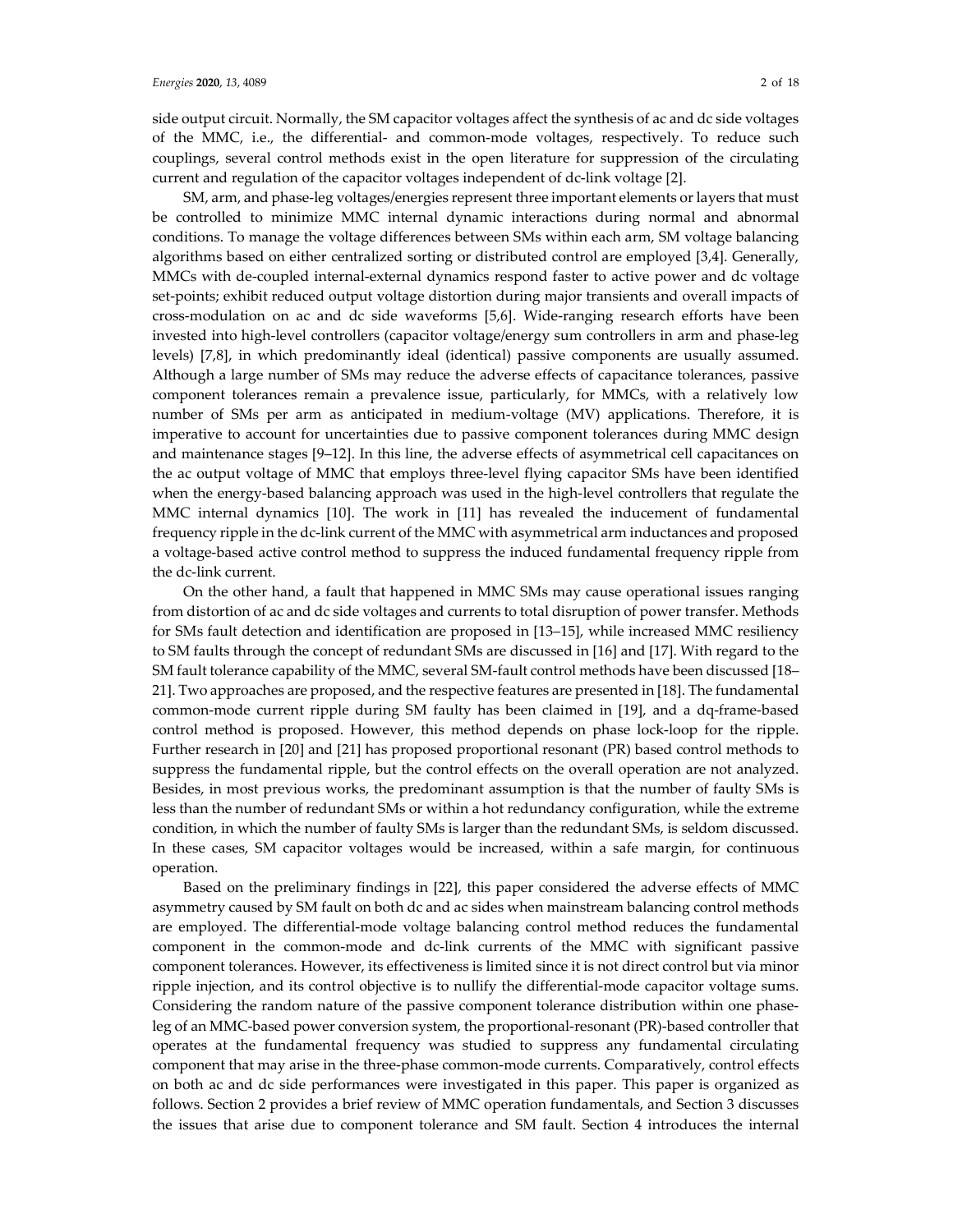control methods against internal imbalance. Section 5 verifies the effectiveness and assesses the performances of control methods. Finally, Section 6 summarizes this paper.

#### **2. MMC Basic Operation**

Figure 1 shows a three-phase half-bridge MMC, with *Vdc* and *Idc* representing dc bus voltage and current, respectively. Each phase-leg consists of upper and lower arms, and each arm comprises a reactor with nominal inductance  $L_{\text{ARM}}$  and *N* series-connected SMs. Each SM consists of a capacitor with nominal capacitance  $\sqrt{c_{SM}}$  and an IGBT-based half-bridge circuit. The term circulating current represents the ac component of the common-mode current, *icm*. The *icm* is mainly caused by crossmodulation of the upper and lower arms or, simply, the interaction of the arm voltages, currents, and switching functions. Strategies of the inner-arm SM voltage balancing and the second-order circulating current suppression have been widely discussed [2–5]. Figure 1 also shows a generic MMC connected into the ac grid through an interfacing transformer.

Under the ideal condition, each MMC arm has an equivalent capacitance *CARM*, which can be calculated as:

$$
C_{ARM} = \frac{\overline{C_{SM}}}{N}
$$
 (1)

As the arm equivalent capacitance is alternatively charging and discharging, the MMC internal power can be dynamically balanced as it transfers power between ac and dc sides.

Figure 2 visualizes the MMC power paths, which can be divided into ac and dc loops. The dc loop depicted in Figure 2 represents the conduction path through dc output to MMC phase-leg, in which the common-mode current of each phase follows, which consists of ac and dc components (*icm = Id + ih*, where *Id* and *ih* are dc and harmonic components of *icm*). In a three-phase MMC, the dc components of the common-mode currents of the phase legs add to the dc-link currents that flow in the positive and negative dc poles at the upper/positive and lower/negative dc nodes. In this way, the MMCs exchange power with the dc side. The ac components of the common-mode currents of the MMC phase legs are predominantly second-order harmonics and add to zero at upper and lower dc-link nodes; they represent parasitic currents, which increase the MMC SM capacitance requirement for a given voltage ripple and semiconductor losses. In contrast, the depicted ac loop represents the conduction path through which each MMC phase-leg exchanges active power with ac side and fundamental frequency ac current flows. The output phase current represents the differential-mode current; for example, for a phase A, *ia = iau − ial*, where *ia*, *iau,* and *ial* are output and upper and lower arm currents. In a balanced three-phase MMC, the fundamental frequency components of the currents add to zero at positive and negative dc nodes; while in an internally unbalanced MMC with asymmetrical ac and dc loops in the phase-legs, the asymmetries introduce zero and negative sequence fundamental frequency components in the common-mode currents of the phase-legs, which may leak into dc side and appear as fundamental frequency ripples in the dc current.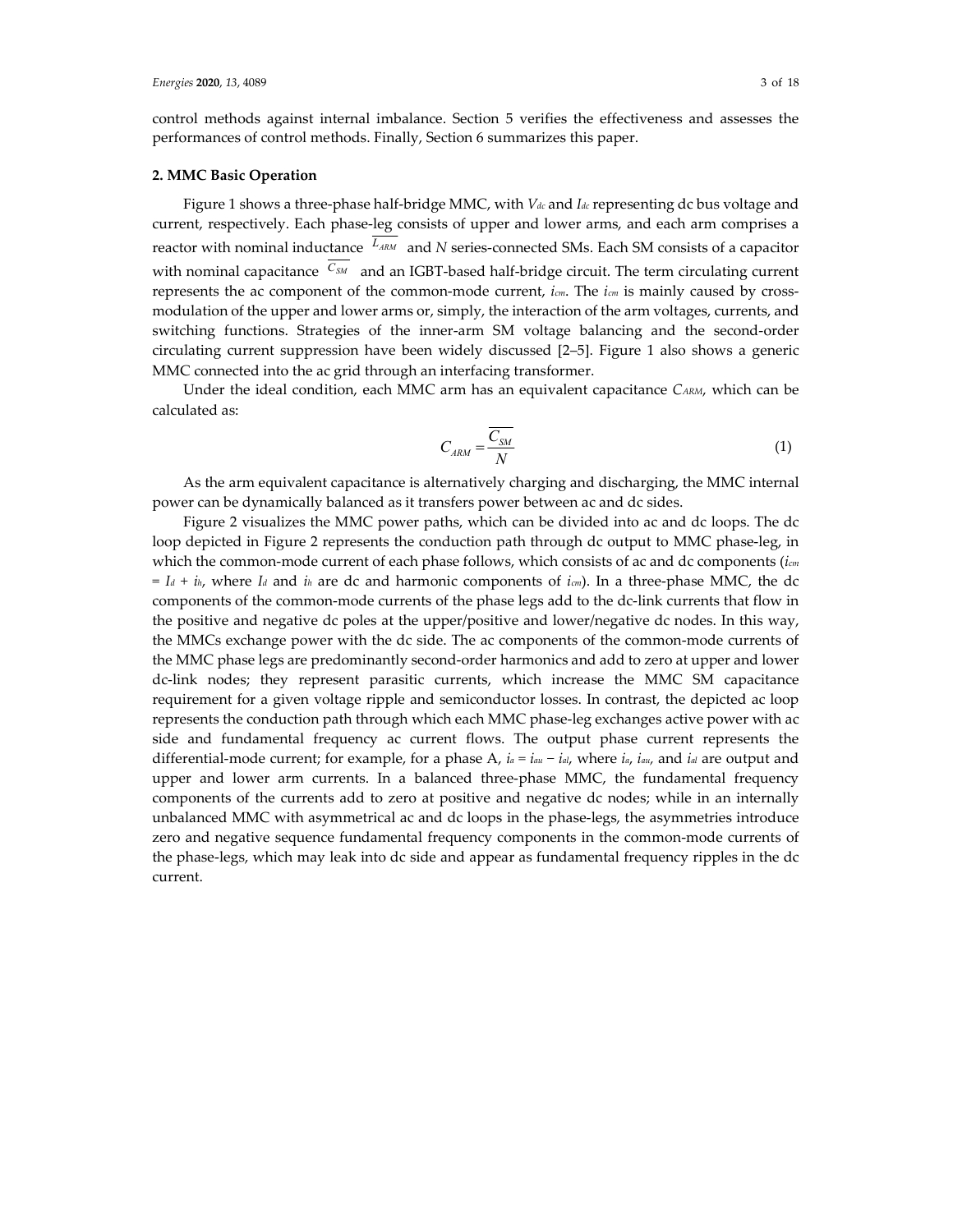

**Figure 1.** Modular multilevel converter (MMC) topology configuration.



**Figure 2.** Diagram of MMC internal dynamics (phase A).

## **3. Internally Unbalanced MMC**

The manufacturing process introduces significant inaccuracies and deviations in the values of passive components from the nominal. Therefore, instead of ideal and identical parameters, the practical MMC passive parameters can be assumed as a random distribution shown in Figure 1, with the inherent tolerances included. Commonly, circuit parameter tolerances are neglected to facilitate modeling, analysis, and controller design of complex energy conversion systems, such as the MMC. Nonetheless, it is essential to take countermeasures to neutralize any potential adverse implications of circuit parameter tolerances on MMC performance [10], for the following reasons:

- 1. Because of a large number of passive components, parameter uncertainties due to manufacturing tolerances are inevitable and vary with several factors, including lifetimes.
- 2. Although the SM capacitor voltage balancing controller or algorithm distributes the total dc voltage across each arm equally amongst the SM capacitors, the switching devices of each SM only withstand an SM capacitor voltage. However, asymmetry due to parameter tolerances or SM faults may cause unequal power contribution and voltage distribution between the MMC arms. Thus, the current and voltage stresses in the switching devices and heat distribution may differ between arms.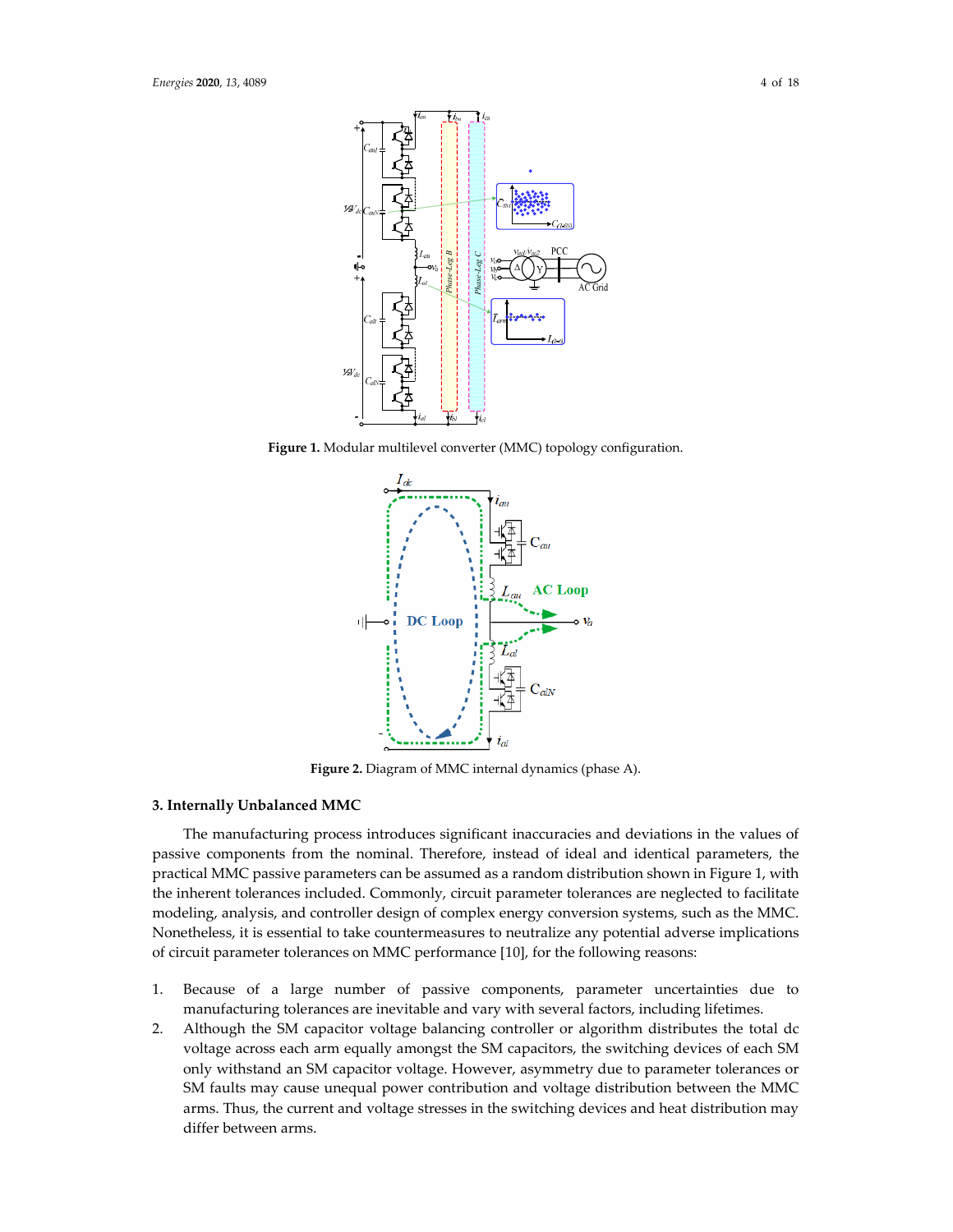3. Besides, capacitance and inductance differences between arms may actuate unbalanced fundamental frequency common-mode currents, which tend to leak into the dc side and appear as an undesirable current ripple in the dc current [23]. This is mainly because of the inherent power balancing mechanism of the MMC operation: in order to keep ac-dc power balance, different capacitor charge/discharge rate is induced, leading to fundamental frequency current difference between upper and lower arms.

The imbalance between upper and lower arms of one phase-leg, created by SM faults on the MMC internal dynamics, can be explained with the aid of the ac and dc loop described earlier. It is well-established from the literature that the incorporation of redundant SMs can protect active and passive components of SMs from damage due to excessive over-voltage. However, with the hot redundancy approach, which is extensively studied, the post-fault voltage stresses on the MMC switching device and SM capacitor may differ from the pre-fault condition [18]. When an SM fails, it will be bypassed, and MMC continues to operate as normal, following a brief period of transients. For the simplicity of the analysis, this paper assumed that all the *N* SMs in the MMC arms are in use, and *NF* SMs become faulty. Therefore, the equivalent arm capacitance is:

$$
C_{ARM}^{'} = \frac{\overline{C_{SM}}}{N - N_F} \tag{2}
$$

Hence, 10% of the total number of SMs in a particular arm have failed and bypassed, leading to an 11% increase in the arm equivalent capacitance; hence, this scenario resembles an extreme case of passive component tolerances. Therefore, the consequences of SM faults are similar to that caused by passive components' tolerances, in which SM fault appears as a vertical asymmetry between the upper and lower arms of the same phase-leg and horizontal asymmetries relative to the healthy phase-legs. The work in [23] has demonstrated that the horizontal asymmetries between the phaselegs have negligible effects on dc-loop dynamics during steady-state, even though the phase-legs equivalent capacitances store different energies. In contrast, the vertical asymmetry has several operational implications, specifically, contamination of common-mode current by circulating current at the fundamental frequency, which increases semiconductor losses and contributes to the inducement of fundamental frequency ripple on the dc side, and reduced exploitable modulation index range, which generates the differential-mode voltage in the ac output. Throughout this paper, the sum and difference of arm capacitor voltage sums are referred to as the common- and differentialmode capacitor voltage sums of each phase-leg, respectively. For example, the common- and differential-mode capacitor voltage sums for phase-leg A are  $\sum V_{c,a} = \sum_{k}^{N} V_{c,au} + \sum_{k}^{N} V_{c,al}$  and  $\Delta V_{c,a} =$  $\sum_{k}^{N}V_{c,au} - \sum_{k}^{N}V_{c,al}$ , respectively, where  $\sum_{k}^{N}V_{c,au}$  and  $\sum_{k}^{N}V_{c,al}$  are phase-leg A upper and lower arm capacitor voltage sums.

#### **4. MMC Internal Dynamics Controllers**

Figure 3 shows a generic depiction of the MMC control structure, which consists of internal dynamic and external system-level controllers, and modulator that generates the gating signals for the SMs. The internal dynamic controllers of the MMC operate at three levels, namely, SM, arm, and phase-leg. These controllers ensure adequate distribution of voltage stresses across the followings: SMs semiconductor switches and capacitors; upper and lower arms, to avoid narrowing of modulation index control range; phase-legs, to enable SM capacitor voltage regulation independent of the dc-link voltage and to prevent the development of ac and dc circuit currents between the phaselegs. In other words, the latter reduces interactions between MMC internal and external dynamics. The ac output (external) controllers include the following: positive and negative sequence separation stage; outer system-level controllers that regulate active power or dc voltage and reactive powers or ac voltage; inner positive and negative currents controllers that generate the principle modulation functions for the arms.

Although theoretically, each MMC arm exchanges zero average power during one period, tolerances of the passive components lead to different levels of background energy stored in the SM capacitors, and presentation of different impedances by the MMC arms. Thus, the instantaneous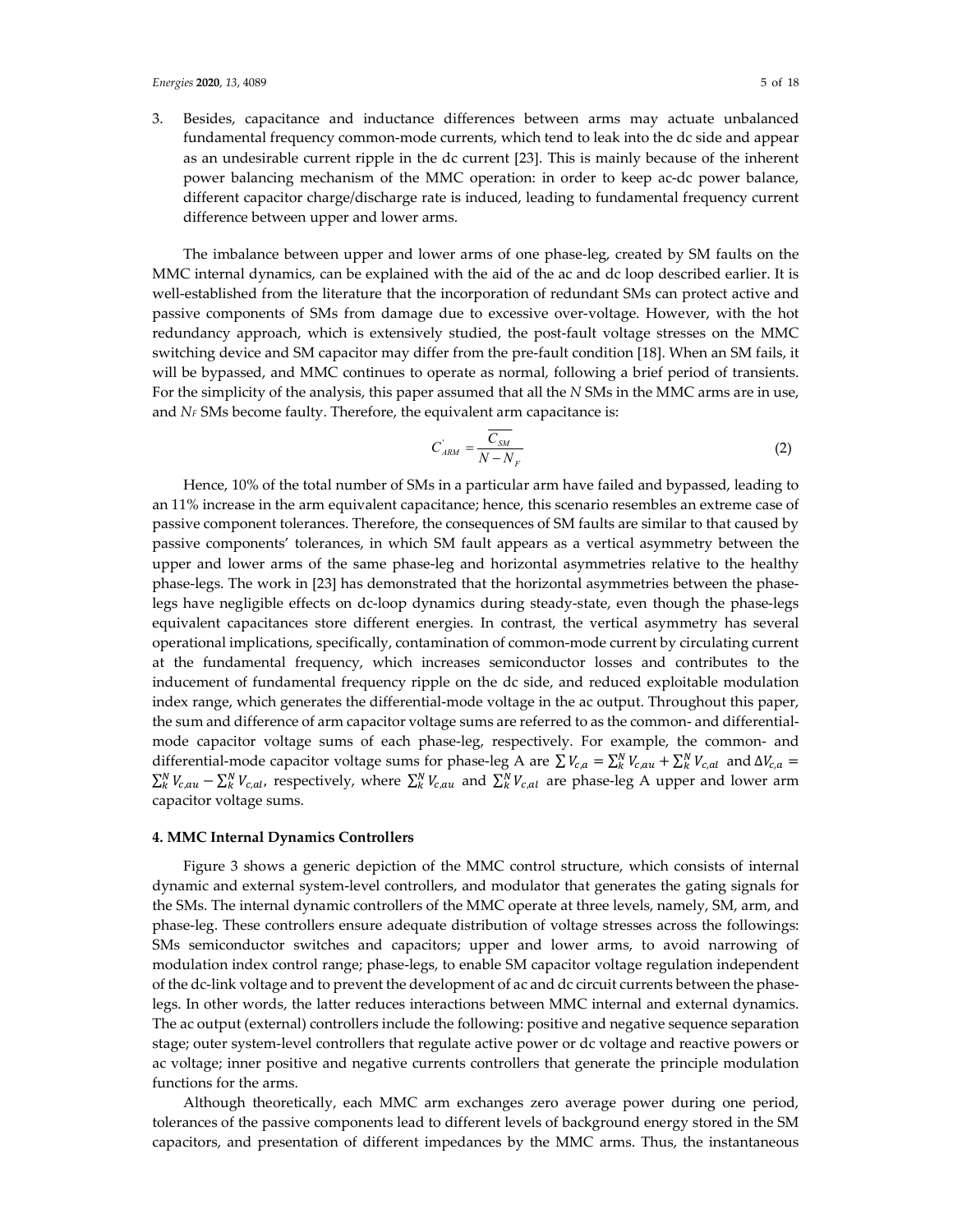power of the passive components deviates from their nominal values at the fundamental frequency. As voltage (or energy) of each arm is usually controlled by corresponding inter-arm balancing controllers, (also known as differential-mode capacitor voltage sum controller or vertical controllers), the power imbalance due to asymmetries of conduction paths will be compensated largely by injection fundamental frequency circulating currents into the common-mode loops. The asymmetries of energy levels and conduction path impendence lead to unequal contributions from the vertical balancing controllers of three phase-legs; hence, unequal fundamental currents in the common-mode loops. Recall that the vertical balancing controllers prioritize nullification of vertical voltage/energy asymmetry between the upper and lower arms over unintended consequences of injection odd-order harmonics into the common-mode currents [23]. Without a dedicated controller, a vertical asymmetry of any kind results in unbalanced fundamental common-mode currents in three phase-legs and thereby the development of fundamental frequency oscillations in the dc-link and increased semiconductor losses.

Two internal controllers to be assessed are:

## *4.1. Scheme-A*

Conventionally, the common- and differential-mode capacitor voltage sums are controlled equally across all three-phase legs using the internal dynamic controllers shown in Figure 4. The regulation of average SM capacitor voltage (common-mode capacitor voltage sum) is achieved through the manipulation of common-mode current in conjunction with the common-mode capacitor voltage/energy sum controller (where  $\sum_{j=1}^{N} V_{cj}$  and  $\sum_{j=1}^{N} E_{cj}$  represent the common-mode capacitor voltage and energy sums per phase-leg, respectively). To eliminate the steady-state dc mean value error and suppress the 2*ω* circulating current, a PIR (proportional integral and resonant) controller with a resonant frequency at 2*ω* is adopted. This controller decouples SM capacitor voltage from the input dc-link voltage, hence the synthesis of the ac voltage from the dc-link voltage. A differentialmode capacitor voltage (or energy) sum control regulates arm active power using fundamental common-mode current injection, with another resonant frequency *ω* component. Since the performances of energy-based internal dynamic control methods deteriorate as the stored energies in the arms vary rapidly with SM capacitance tolerances [22], the voltage-based balancing method shown in Figure 4 was adopted in this paper. From this point, it is referred to as control scheme A. From the ac side point of view, this method is able to maximize the use of full modulation index control range for the synthesis of the arm and ac output voltages, as determined by the minimum arm capacitor voltage sum. However, the by-product of this method is slightly higher fundamental current ripples in the dc loops and in the dc-link current.

### *4.2. Scheme-B*

Since SM faults in one or multiple arms of the MMC lead to vertical and horizontal capacitance asymmetries, with the former cases, fundamental frequency ripples to appear in the common-mode currents, and a direct fundamental current ripple suppressing method (referred to as Scheme-B) displayed in Figure 5 is proposed. Instead of targeting differential-mode capacitor voltage sums, the Scheme-B suppresses the fundamental frequency ripple in the common-mode current directly. This method uses an additional fundamental frequency PR controller to cancel the fundamental components in common-mode currents, thereby suppressing the dc-link current ripple, which is predominantly of fundamental frequency in the internally asymmetric MMC. However, the potential disadvantage of the proposed direct suppression of fundamental circulating current method is that the modulation-index control range might be reduced. In this method, the MMC arm with a smaller capacitor voltage sum would limit the ac voltage synthesis. Therefore, a dedicated design margin is needed to enable full exploitation of the modulation index control range in practical MMC under all operating conditions. Figure 6 illustrates potential impact of unequal or imbalance upper and lower capacitor voltage sums in the same phase-leg on modulation index control range (synthesis of the maximum arm or output ac voltage), assuming the SM capacitor of voltage sum of each arm is regulated at least at *Vdc0*, where *Vdc0* represents the nominal dc-link voltage. Notice that under the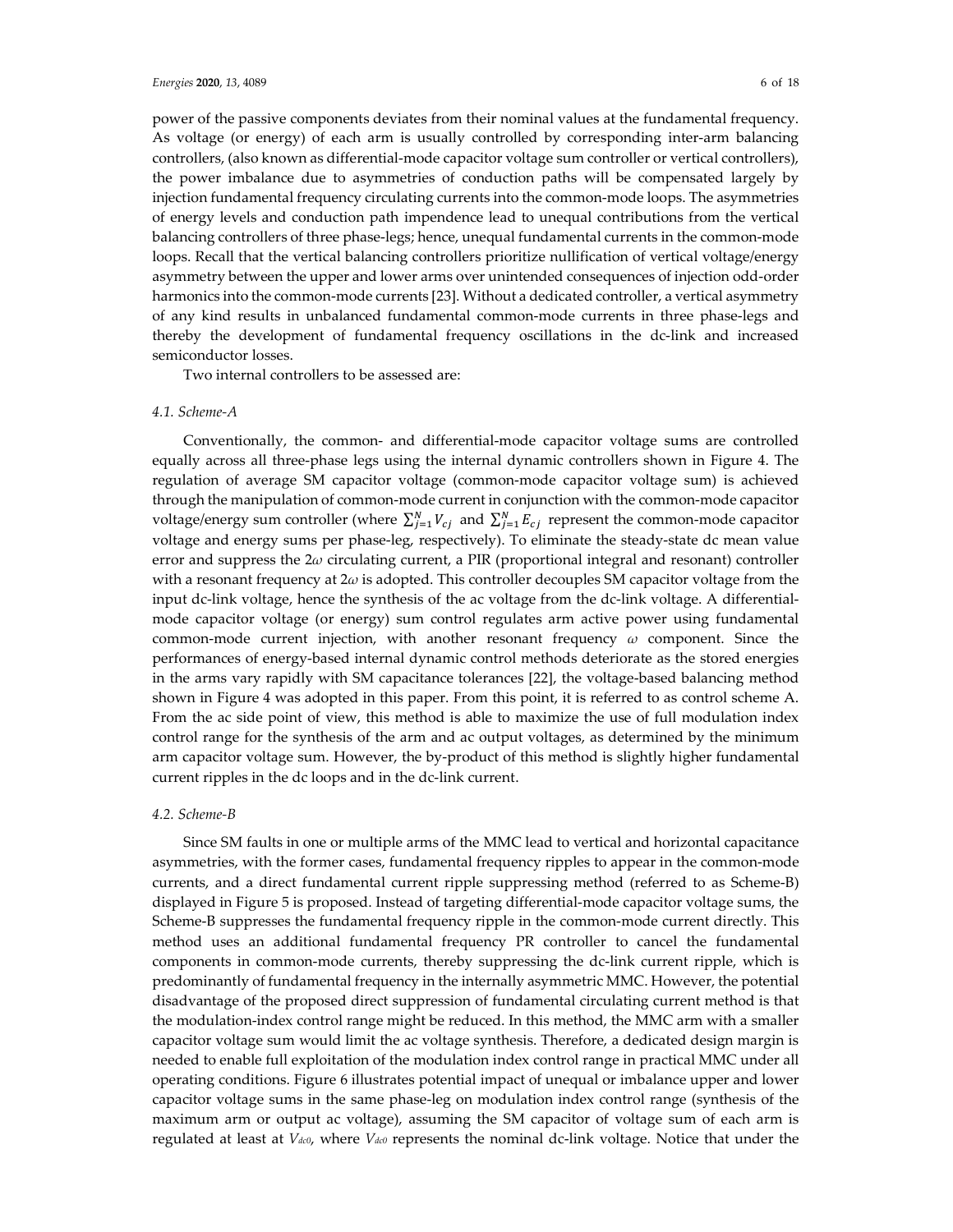ideal case of internally balanced MMC, when the upper and lower arm voltages are limited by the nominal input dc-link voltage *Vdc0*, the maximum peak output phase ac voltage is *½Vdc0* for sinusoidal references and can rise to 0.577  $V_{dc0}$  ( $V_{dc0}/\sqrt{3}$ ) with 3rd harmonic injection. Notice that when upper and lower arms of a phase-leg suffer from unequal SM capacitor voltage sums, the arm with the least capacitor voltage sum defines the maximum safe limits for the synthesis of the output ac voltage. Should the arm with the largest capacitor voltage sum successfully synthesizes the requested voltage set by its modulation function, and the arm with the least capacitor voltage sum fails to synthesize the target voltage, the common-mode voltage that the phase-leg presents at the dc side may contain fundamental component besides the dc voltage. These may further exacerbate fundamental frequency ripples in the dc current. Besides, the imbalance in the SMs capacitor voltage sums, particularly, between the upper and lower arms, may appear as an imbalance in the differential-mode voltages of the phase-legs, which resemble three-phase output voltages. In Figure 6, *varm,u0* and *varm,l*<sup>0</sup> denote the upper and lower arm voltages in the ideal case, corresponding to balanced upper and lower SMs capacitor voltage sums; *varm,u* and *varm,l* stand for the upper and lower arm voltages under unequal upper and lower SMs capacitor voltage sums, in which the upper arm has the least SMs capacitor voltage sum and limits the maximum attainable ac voltage.

In summary, since trade-offs exist, it is important to conclusively establish and quantitatively evaluate the performance of the above methods, under SM faults or tolerances conditions. The two trade-off cases are:

- 1. Prioritization of balanced capacitor voltage sums of the arms over the suppression of fundamental frequency current into the dc loops of three phase-legs;
- 2. Prioritization of suppressing fundamental frequency currents in the dc loop over active balancing of the capacitor voltage sums of the upper and lower arms.



**Figure 3.** Diagram of MMC control structure.







**Figure 5.** Diagram of internal control structure against inter-arm parametric imbalance (Scheme-B) [23].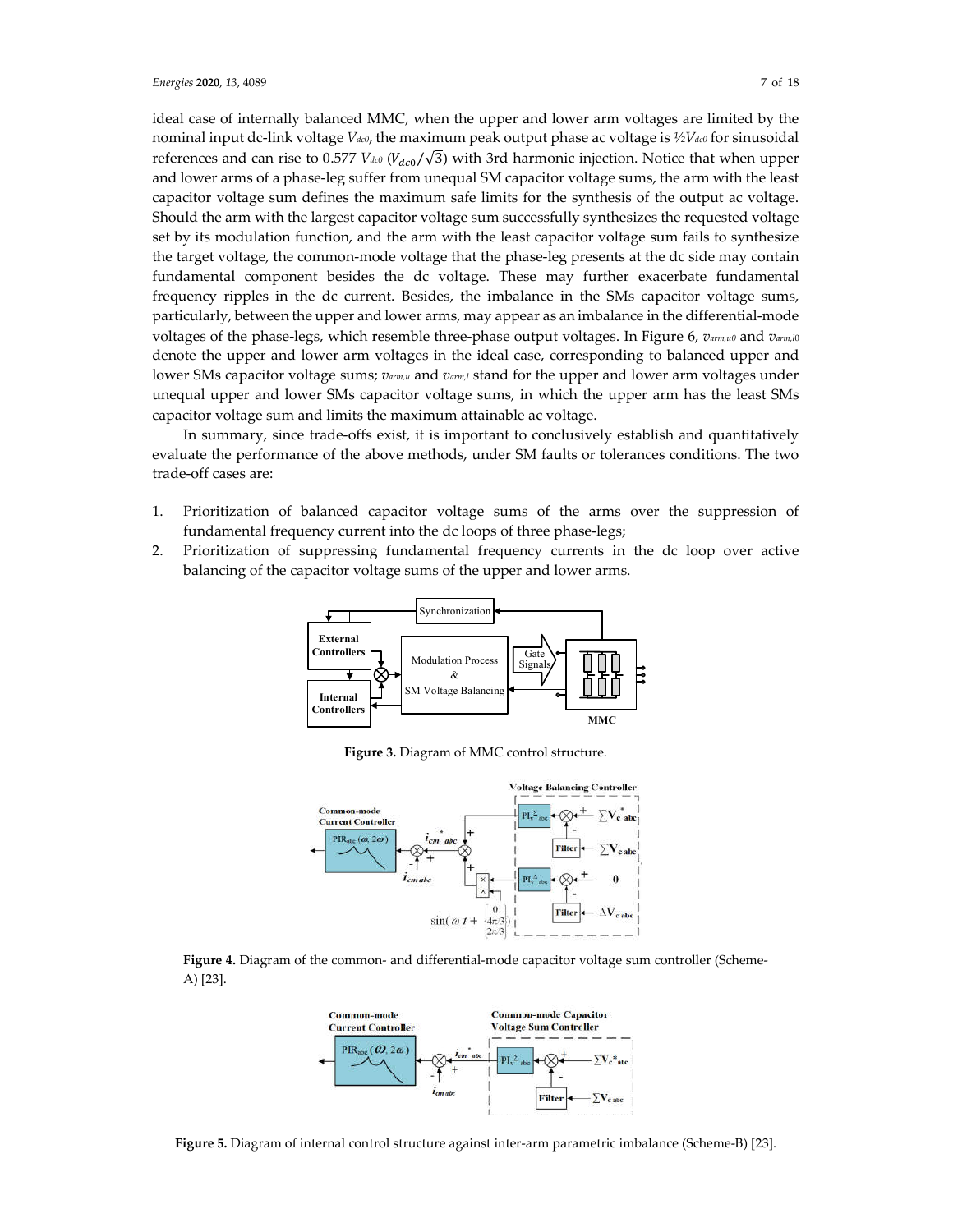

**Figure 6.** Arbitrary arm voltage of the MMC that suffers from unequal capacitor voltage sums in the upper and lower arms of the same phase-leg.

### **5. Simulations**

This section presents detailed MATLAB-based simulations that assess the MMC performance during SM faults for two different implementations of internal dynamic controllers described earlier, i.e., control schemes A and B, considering two distinct operating points. The simulated MMC models include the following external controllers: active and reactive powers; positive and negative sequence currents. Two control methods for internal dynamics considered in this section are:

- 1. Scheme-A consists of common- and differential-mode capacitor voltage sum balancing controllers, which include a circulating current suppression controller.
- 2. Scheme-B consists of common-mode capacitor voltage sum control in conjunction with the proposed direct fundamental circulating current suppression. Circulating current suppression controller is also included.

Sorting-based SM level voltage balancing method is adopted, and modulators based on levelshifted pulse width modulation and phase disposition carriers are used to generate the gating signals for the SMs.

#### *5.1. Impact of SM Faults on MMC Operation for Different Control Schemes*

This subsection presents time-domain simulations that illustrate the behaviors of the 20-cell MMC in Figure 7 under SM faults. The parameters of the simulated MMC are listed in Table 1. In this study, two faulted SMs represented 10% of the total SMs per arm, and the SM fault was applied at the upper arm of phase-leg A at 0.4 s, and the two faulty SMs were bypassed.



Figure 7. Simplified single line diagram of the 40 kV, 40 MVA, and 20-cell MMC connected to ac grid.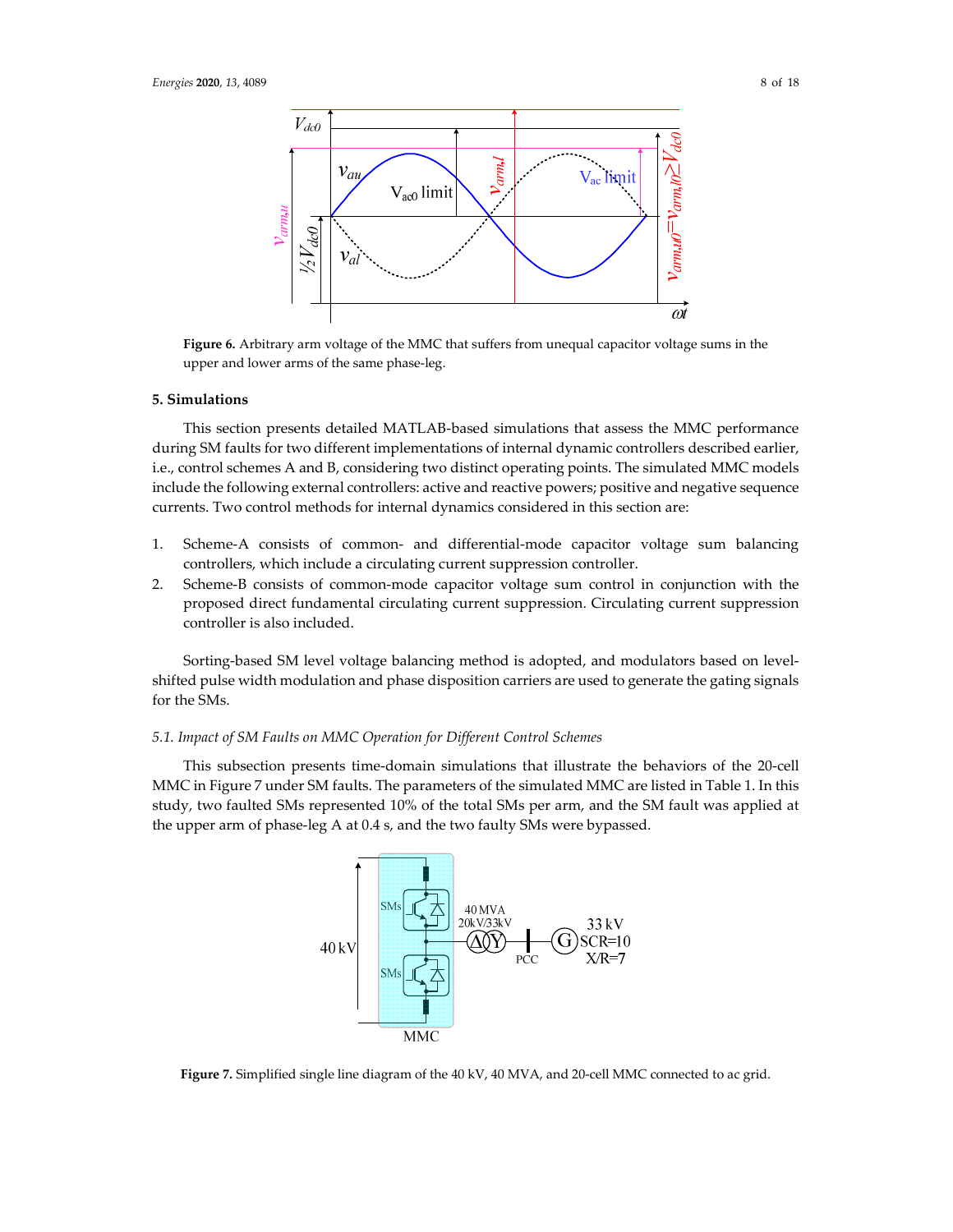| <b>System Parameters</b>             |                    | Value                          |
|--------------------------------------|--------------------|--------------------------------|
| DC voltage                           | $V_{dc}$           | $40 \text{ kV}$                |
| Rated power                          | S                  | 40 MVA                         |
| AC grid line to line voltage         | $\eta_{ac2}$       | $33 \text{ kV}$                |
| AC grid frequency                    | F                  | $50$ Hz                        |
| <b>Transformer ratio</b>             | $v_{ac1}/v_{ac2}$  | 20 kV/33 kV                    |
| Transformer leakage-inductance       | LT                 | $0.2$ pu                       |
| Numbers of SMs per arm               | N                  | 20                             |
| Expected arm inductance value        | L                  | $0.18$ pu                      |
| <b>Expected SM capacitance value</b> | C                  | $6.7 \text{ mF}$               |
| DC cable length                      | $D_{cable}$        | $10 \text{ km}$                |
| DC cable resistance per km           | $R_{\text{cable}}$ | $10 \text{ m}\Omega/\text{km}$ |
| DC cable inductance per km           | $L$ cable          | $1.4 \text{ mH/km}$            |
| DC cable capacitance per km          | $C$ cable          | $0.1 \mu$ F/km                 |

**Table 1.** Simulation Parameters.

Figures 8 and 9 show simulation waveforms for the control schemes A and B, respectively. These results are obtained when the MMC injects a 1.0 pu (40 MW) active power into the ac grid and regulates reactive power at zero. In contrast, Figure 10 and Figure 11 display simulation waveforms when the MMC injects 0.6 pu (24 MVAr) capacitive reactive power and zero active power into the ac grid, with control schemes A and B, respectively. The 0.6 pu (24 MVAr) represents the maximum capacitive reactive power, which the simulated MMC can inject into the ac grid.

The observations drawn from results of Scheme-A presented in Figure 8 can be summarized as follows:

- 1. When the SM fault occurs in the upper arm of leg-A at 0.4 s, the upper arm capacitor voltage sum decreases briefly and quickly recovers by sinking extra dc current, largely, due to the actions of differential-mode capacitor voltage sum or arm voltage balancing controllers of Scheme-A. During the transient period, the upper and lower arm voltages of the faulty phase exhibit brief disturbances, while the three-phase ac output currents remain unaffected, see Figure 8a–e.
- 2. Following the SM fault, the common-mode capacitor voltage sums of three legs return to their pre-fault set-points, with the deviations emerged in both common- and differential-mode capacitor voltage sums of the three phase-legs (including the faulty phase-leg A) at 0.4 s that are quickly eliminated, see Figure 8f,g. These results demonstrate the importance of inter-arm vertical controllers implemented in Scheme-A.
- 3. The plots in Figure 8h show that the healthy SM capacitor voltages of the faulty arm (upper arm of phase-leg A) increase due to a reduced number of active SMs that could contribute to the target capacitor voltage sums enforced by collective actions of common- and differential-mode controllers of Scheme-A. After bypass of the faulty SMs, their capacitor voltages do not exhibit any fluctuations associated with fundamental and remnant of 2nd harmonic currents as anticipated.

Simulation waveforms of the 20-cell MMC in Figure 7, with the Scheme-B, are presented in Figure 9. The observations drawn from the results in Figure 9 are as follows:

1. MMC with the use of Scheme-B exhibits slightly different behavior from that with the control scheme A. The dc-link current displayed in Figure 9a exhibits smaller increase, and SM capacitor voltage sum of the faulty leg (an upper arm of phase-leg A) exhibits slightly small under-shoot and over-shoot compared to those with Scheme-A. The smaller increase in the dc current with control scheme B can be attributed to the absence of vertical controllers, which actively inject additional active powers and fundamental currents into the common-mode loops in order to enforce equalization of the arm capacitor voltage sums.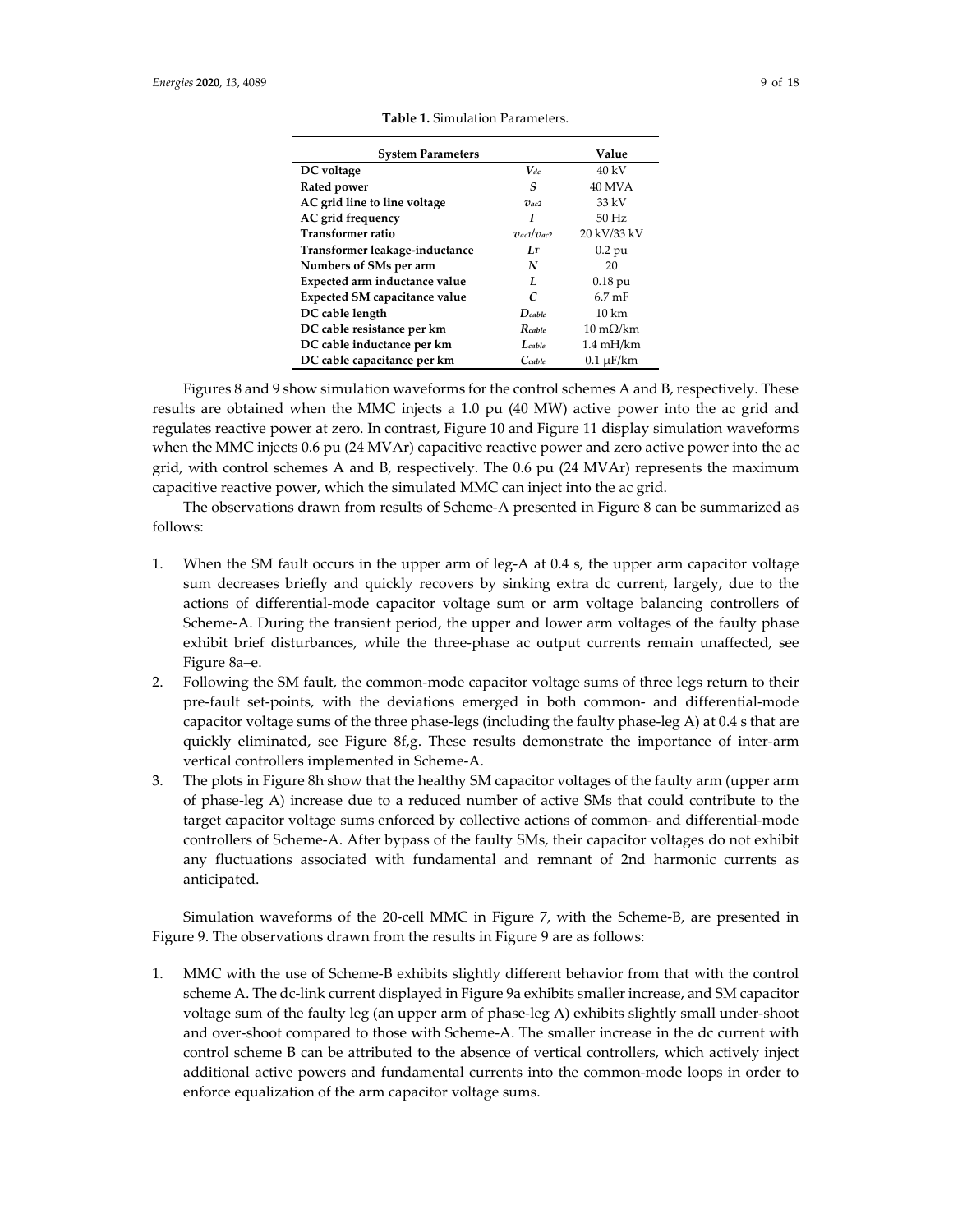- 2. The Scheme-B makes the MMC less sensitive to SM faults and remains capable of synthesizing the output ac voltages that the ac grid imposes at its ac terminals, with three-phase ac output currents remain unaffected, see Figure 9a,e.
- 3. The common-mode capacitor voltage sums of the three phase-legs remain tightly controlled and less affected throughout as the control scheme B only enforces equal dc voltages across the MMC phase-legs, with the SM level capacitor voltage controller ensuring the imposed dc voltage across the phase-legs being equally distributed across the SM capacitors. These are achieved without paying any attention to the symmetry of upper and lower arm capacitor voltage sums, see Figure 9f,g.
- 4. The healthy SMs have slightly lower capacitor voltages with Scheme-B than that of Scheme-A due to lower dc voltage across the faulty arm in post-fault condition, as demonstrated by the clear drift the differential-mode voltage displayed in Figure 9g. As in the previous case, the capacitor voltages of the faulty SMs become flat under the post-fault condition.

In addition, the results of fast Fourier transform (FFT) analysis presented in the appendix for the MMC in Appendix A, when it is controlled using the control schemes A and B, respectively, show that the amplitudes of the fundamental frequency component in dc-link current are 11.3 A and 4.1 A, respectively. These results confirm the effectiveness of the Scheme-B in dealing with fundamental frequency ripples in the dc loop (common-mode and dc-link currents) compared to that of the Scheme-A.

The observations, drawn from Figures 10 and 11 when control schemes A and B are used to control the 20-cell MMC in Figure 7, are as follows:

Figure 10a and Figure 11a show that the MMC dc current for the two control schemes is zero, as anticipated during pure reactive power exchange. In line with previous cases, these results show that the dc current of Scheme-A exhibits a brief period of larger temporary over-current due to actions of arm balancing controllers, which force the dc voltages across all arms to be equal.

Figure 10b–d and Figure 11b–d display the three-phase output currents and phase-leg A upper and lower arm voltages superimposed on the common-mode capacitor voltage sum of phase A. Notice that reactive power output reaches the limit as the arm voltage synthesized nearly touches the limits in both cases.

Although the common-mode capacitor voltage sums of the schemes A and B exhibit similar behaviors, the capacitor voltage sums of the upper and lower arms of the faulty phase-leg exhibit slightly different behaviors, see Figure 10e,f and Figure 11e,f. Besides, the differential-mode capacitor voltage sums in Figure 10g and Figure 11g present different convergence patterns, as Scheme-A controls the differential-mode capacitor voltage sum actively.



**Figure 8.** Simulation waveforms of the MMC under submodule (SM) fault and control scheme-A operates in active power mode: (**a**) dc current, (**b**) ac current, (**c**) leg A upper and lower arm voltages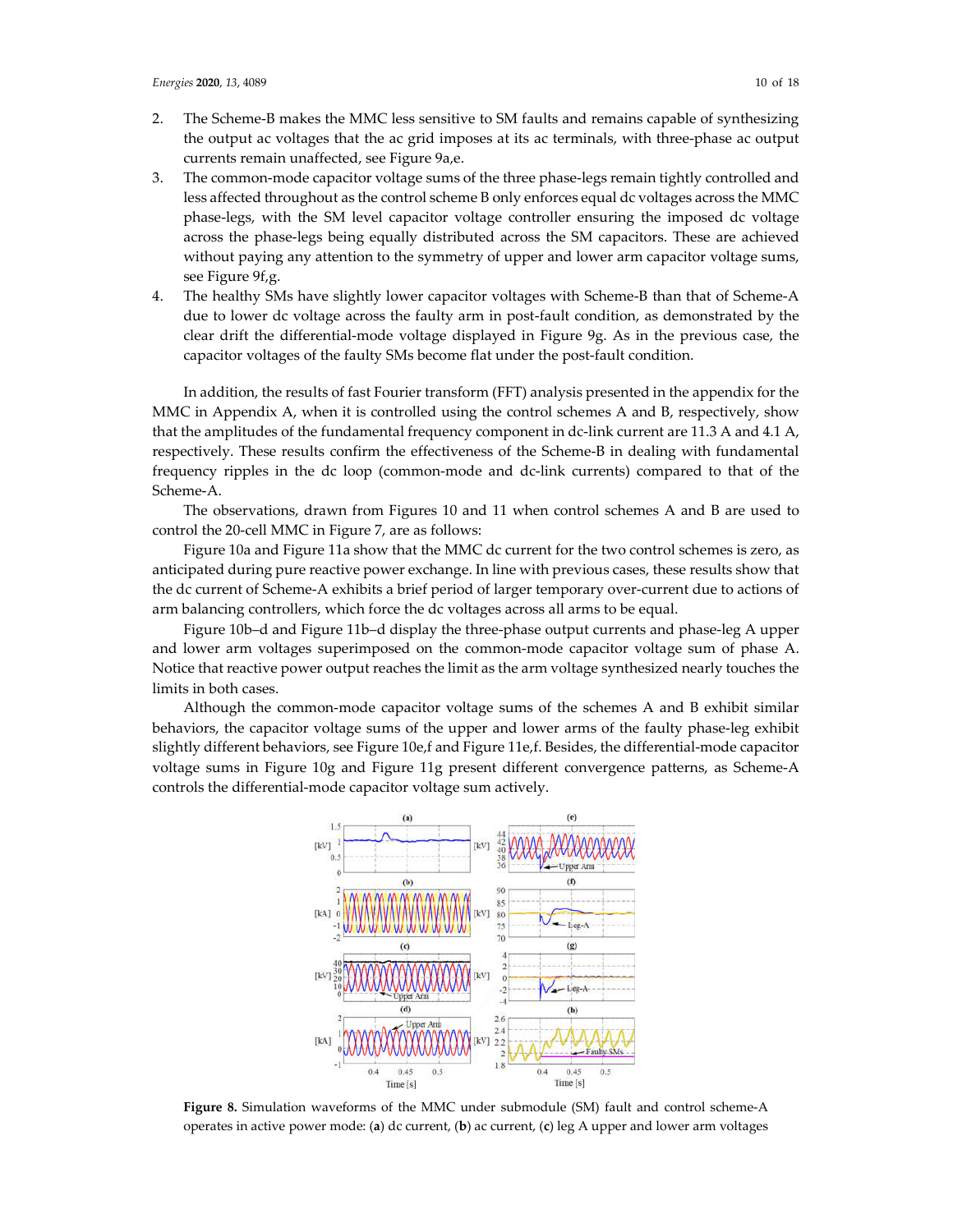superimposed on its common-mode voltage, (**d**) leg A upper and lower arm currents, (**e**) leg A upper and lower capacitor voltage sums, (**f**) common-mode capacitor voltage sums of three phase-legs, (**g**) differential-mode capacitor voltage sums of three phase-legs, and (**h**) leg A upper arm SM voltages.



**Figure 9.** Simulation waveforms of the MMC under SM fault and control scheme-B operates in active power mode: (**a**) dc current, (**b**) ac current, (**c**) leg A upper and lower arm voltages superimposed on its common-mode voltage, (**d**) leg A upper and lower arm currents, (**e**) leg A upper and lower capacitor voltage sums, (**f**) common-mode capacitor voltage sums of three phase-legs, (**g**) differentialmode capacitor voltage sums of three phase-legs, and (h) leg A upper arm SM voltages.



**Figure 10.** Simulation waveforms of the MMC under SM fault and control scheme-A operates in reactive power mode: (**a**) dc current, (**b**) ac current, (**c**) leg A upper and lower arm voltages superimposed on its common-mode voltage, (**d**) leg A upper and lower arm currents, (**e**) leg A upper and lower capacitor voltage sums, (**f**) common-mode capacitor voltage sums of three phase-legs, (**g**) differential-mode capacitor voltage sums of three phase-legs, and (**h**) leg A upper arm SM voltages.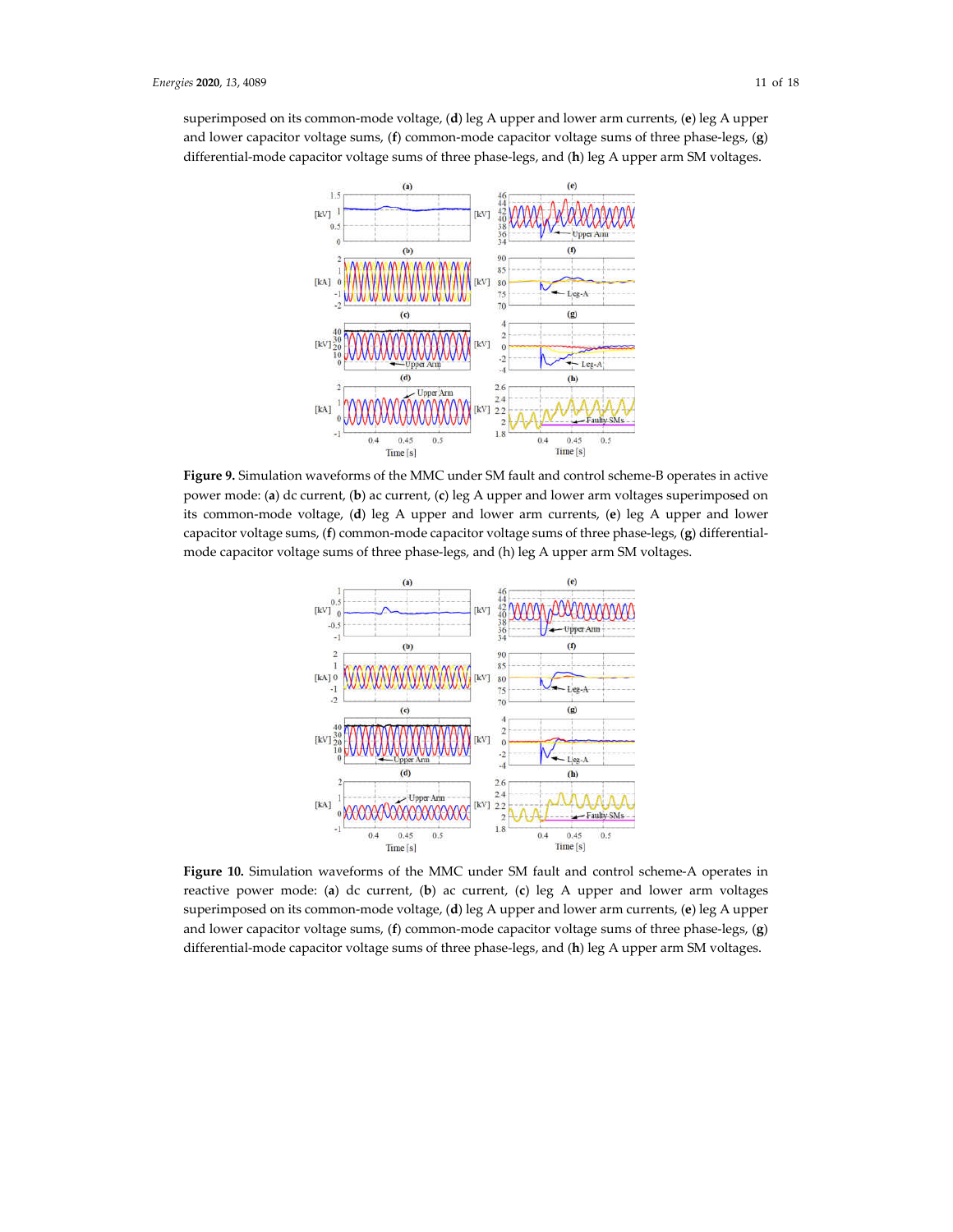

**Figure 11.** Simulation waveforms of the MMC under SM fault and control scheme-B operates in reactive power mode: (**a**) dc current, (**b**) ac current, (**c**) leg A upper and lower arm voltages superimposed on its common-mode voltage, (**d**) leg A upper and lower arm currents, (**e**) leg A upper and lower capacitor voltage sums, (**f**) common-mode capacitor voltage sums of three phase-legs, (**g**) differential-mode capacitor voltage sums of three phase-legs, and (**h**) leg A upper arm SM voltages.

### *5.2. Parametric Studies of Asymmetric MMC Operation*

To further generalize the findings of the above detailed quantitative studies on asymmetries introduced by the MMC SM faults, additional parametric studies are conducted on a 50-cell MMC using control schemes A and B. The test system parameters are listed in Table 2. To reproduce more representative MMC asymmetries that may arise from SM faults or severe deviations in the values of passive parameters from their nominal values, the SM capacitance (*Cu* and *Cl*) and arm inductance (*Lu* and *Ll*) of the upper and lower arms are varied within ±10% of their nominal values, *C0* and *L0* (i.e.,  $0.9C_0$  ≤  $C_u$ ,  $\leq$  1.1 $C_0$  and  $0.9L_0$  ≤  $L_u$ ,  $\leq$  1.1 $L_0$ ). In the parametric studies, the 50-cell MMC in Figure 12 injects 100 MW into the ac grid at a unity power factor.

Figures 13 and 14 present side-by-side comparisons of the normalized fundamental frequency ripple in the dc current by its average and maximum achievable modulation range versus average asymmetries in the SM capacitances and inductances between the upper and lower arms of the same phase-leg, for control schemes A and B. The observations drawn from these parametric studies are:

- 1. Figure 13a,b show that the highest fundamental frequency ripple in the dc current is observed when the upper and lower arms of the same phase-leg simultaneously present a higher mismatch in both SM capacitance and arm inductance, i.e., at extrema of (*Tc* and *T<sub>L</sub>*) = (-10% and -10%) and (+10% and+10%). In contrast, the lowest fundamental current ripples are observed when  $T_c$  and  $T_L$  are (0 and 0), (+10% and -10%), and (-10% and+10%), entailing the polarities of SM capacitance, and arm inductance tolerances affect the magnitude of the fundamental current ripple on dc-side current. Notice that these observations are applied to both control schemes.
- 2. Quantitatively, comparative parametric studies shown in Figure 13a,b confirm that the Scheme-B, which prioritizes suppression of fundamental frequency ripple in the common-mode currents, exhibits a lower residual ripple in the dc current compared to Scheme-A that prioritizes strict management of voltage stress within the converter over dc side waveform quality.
- 3. Figure 14a,b display the variations of maximum attainable modulation index in faulty leg-A, with control schemes A and B. The active arm balancing control of scheme A helps to preserve the maximum achievable modulation index range during severe SM capacitance and arm inductance asymmetries. In contrast, with Scheme-B, the MMC modulation index range experiences small reduction as the levels of passive parameter mismatch increase. The worstcase reduction observed in the modulation index range is about 1.5%, which corresponds to a small reduction in MMC ac voltage synthesis and reactive power generation capabilities.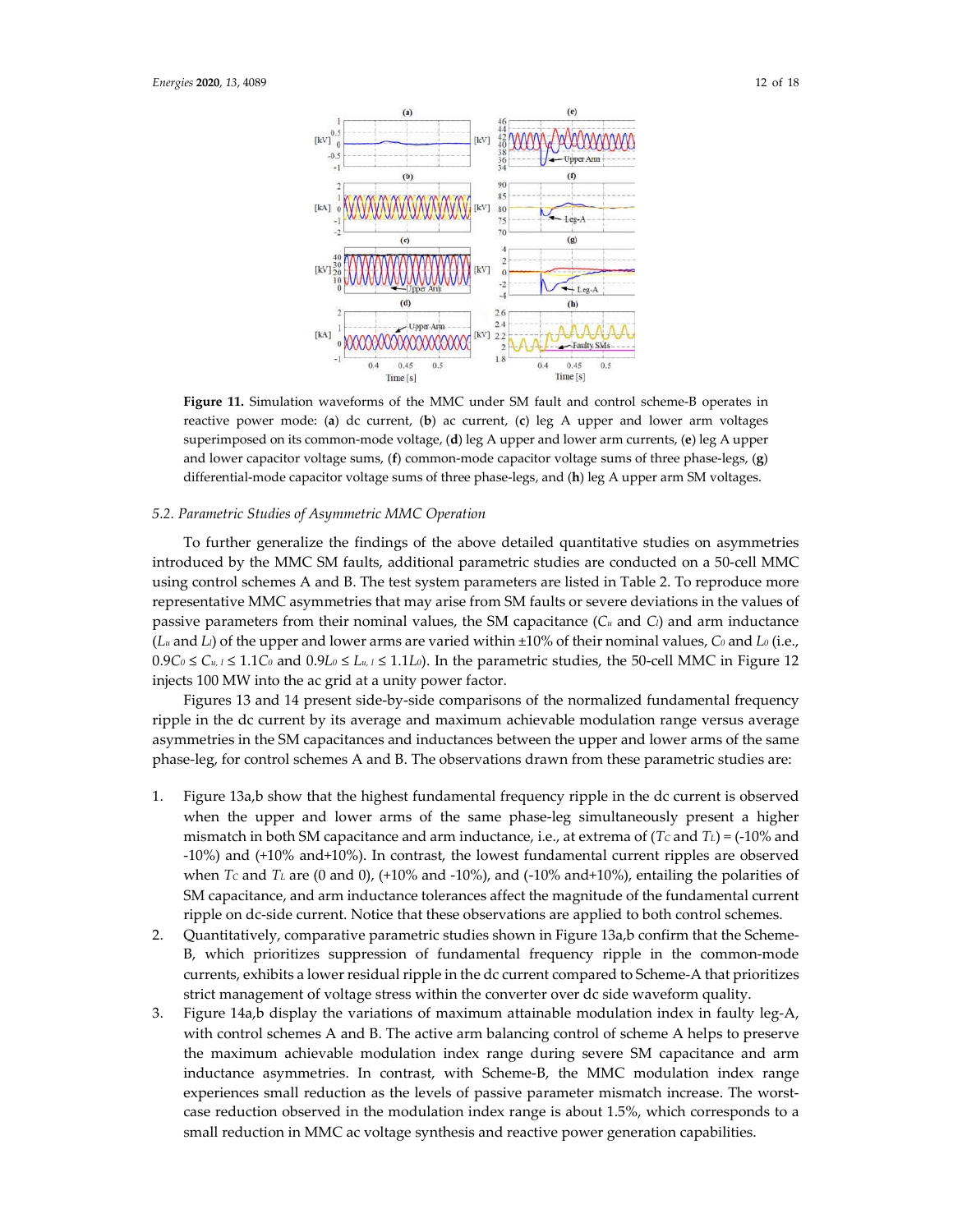4. The Scheme-A ensures a dc offset free in ac output voltage independent of the severity of MMC internal asymmetries at the expense of compromised dc current quality. While Scheme-B increases the risk of dc injection into the ac grid, particularly, when the arms with minimum capacitor voltage sums are no longer sufficient to synthesize the required ac voltage to exchange the desired active and reactive powers. These observations are in line with the discussions above.

**Table 2.** Simulation Parameters.

| System parameters                    |                   | Value            |
|--------------------------------------|-------------------|------------------|
| DC voltage                           | $V_{dc}$          | 100 kV           |
| Rated power                          | S                 | <b>100 MVA</b>   |
| AC grid line to line voltage         | $\eta_{ac2}$      | 66 kV            |
| AC grid frequency                    | F                 | $50$ Hz          |
| <b>Transformer ratio</b>             | $v_{ac1}/v_{ac2}$ | 50 kV/66 kV      |
| Transformer leakage-inductance       | $L_T$             | $0.2$ pu         |
| Numbers of SMs per arm               | N                 | 50               |
| Expected arm inductance value        | L                 | $0.18$ pu        |
| <b>Expected SM capacitance value</b> |                   | $6.7 \text{ mF}$ |

105 MVA 50kV/66kV 66 kV  $SCR = 10$ 100 kV  $\vec{PCC}$  $X/R=7$ **MMC** 

Figure 12. Test system employed in parametric studies with a 50-cell MMC, in which 5 faulty SMs represent 10% of the total number of SMs per arm.



**Figure 13.** Variation of fundamental frequency dc-link current ripple magnitude (pu) with SM capacitance tolerances *TC* and arm inductor tolerances *TL*: (**a**) Scheme-A and (**b**) Scheme-B.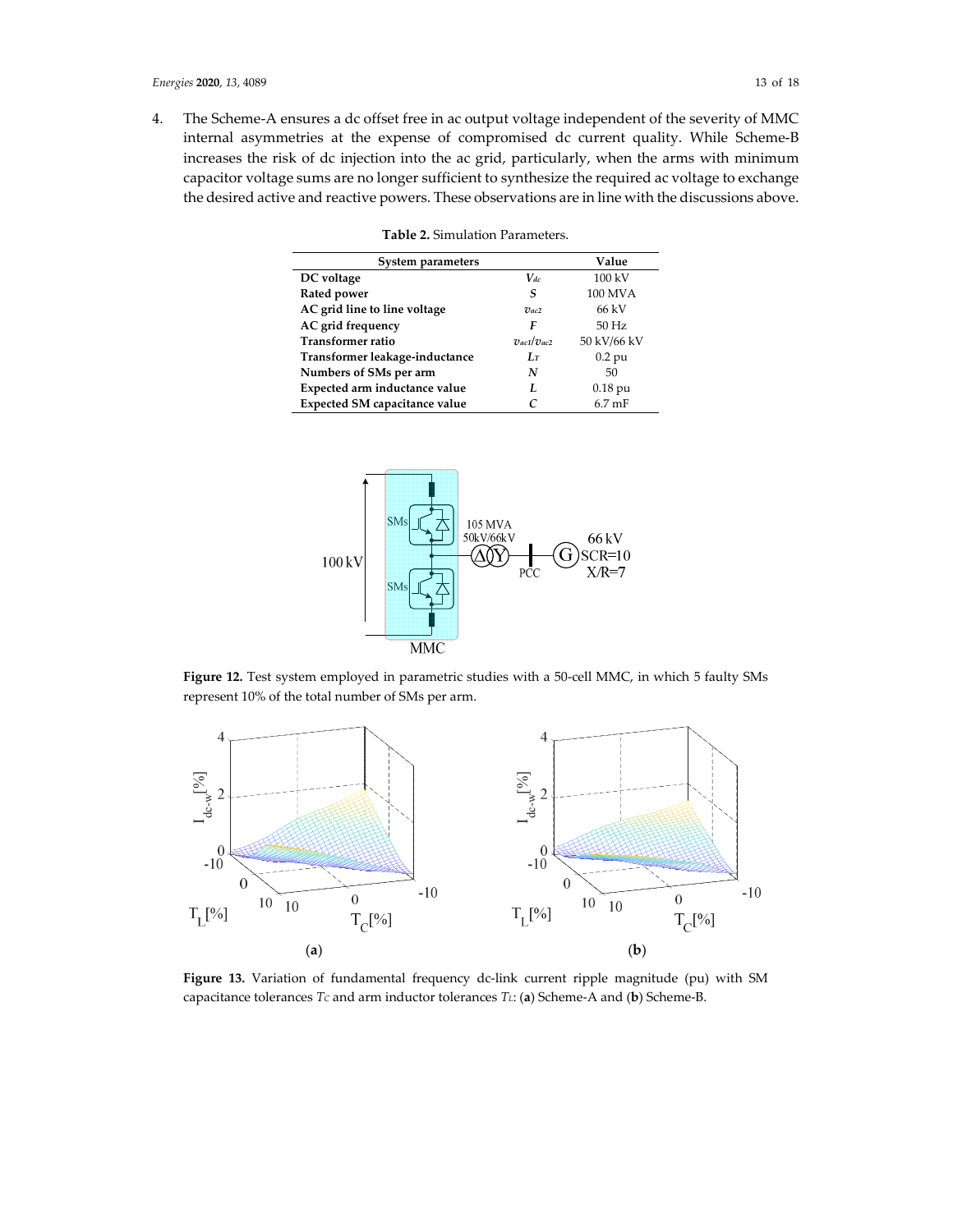

**Figure 14.** Variation of fundamental frequency dc-link current ripple magnitude (pu) with SM capacitance tolerances *TC* and arm inductor tolerances *TL*: (**a**) Scheme-A, and (**b**) Scheme-B.

It is worth emphasizing that the 20-cell MMC in previous studies is a good representation of the scenario with low SMs numbers per arm. In such a scenario, the loss of 10% of total SMs per arm in absolute term, namely, two SMs, is of practical significance, particularly from the following point of views: 1) Increased duties on remaining and healthy SMs (frequency of insertion and bypass of SM capacitors). 2) Increased sampling errors in the synthesis of the dc, arm, and output ac voltages. 3) Average switching frequency per device. 4) Increased likelihood of occurrence in a practical system. On the other hand, the 50-cell MMC is a relatively good representation for upper MV applications, in which the likelihood of loss of 10% of the total number of SMs per arm is much lower but remains possible with less impact on the quality of the ac and dc side waveforms and duties on SM capacitors.

#### **6. Experimental Verifications**

Since SM faults make the MMCs present unequal equivalent capacitances per arm and per phase-leg bases, this section emulates the steady-state impacts of SM faults through the deliberate use of unequal cell capacitances and arm inductances on experimental test rig of a single-phase gridconnected MMC with three cells per arm, see Figure 15. The MMC test rig is equipped with the following controllers: 1) active and reactive power controller, which sets  $P = 2kW$  and  $Q = 0$ , 2) inner current controller, circulating current suppression controller, 3) horizontal/common-mode capacitor voltage sum, 4) level-shifted pulse width modulation with 1 kHz carrier frequency and sorting-based capacitor voltage balancing.

Figures 16 and 17 display experimental results when control schemes A and B are employed. Figure 16a,b and Figure 17a,b present upper and lower arm capacitor voltage sums and upper and lower arm currents for the control schemes A and B, respectively. Although both methods appear to work well, it is worth noticing that the Scheme-B exhibits slightly lower ripples in the common-mode current. In line with simulations, the FFT shows that the Scheme-B exhibits slightly lower contamination of the common-mode current by the fundamental frequency component compared to that of the control method A. Despite the few SM numbers of the experimental test rig, the presented experimental results point toward the same conclusions as simulation cases discussed earlier.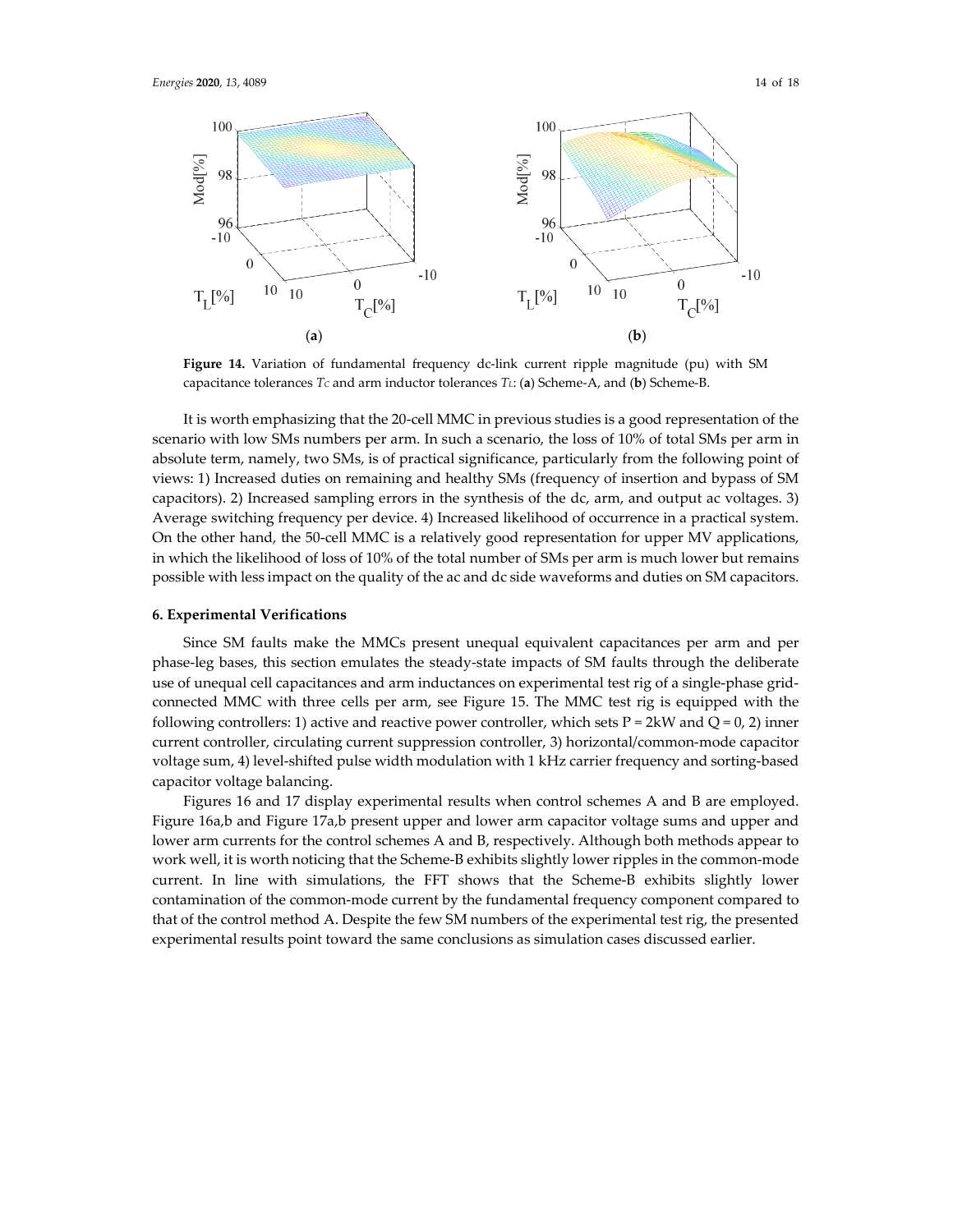

**Figure 15.** Experimental test of a 3-cell HB-MMC.



**Figure 16.** Experimental waveforms of the 3-cell MMC that employs internal Scheme-A: (**a**) upper and lower capacitor voltage sums, (**b**) upper and lower arm currents, and (**c**) common-mode current with the measured fundamental frequency content of 6.6%.

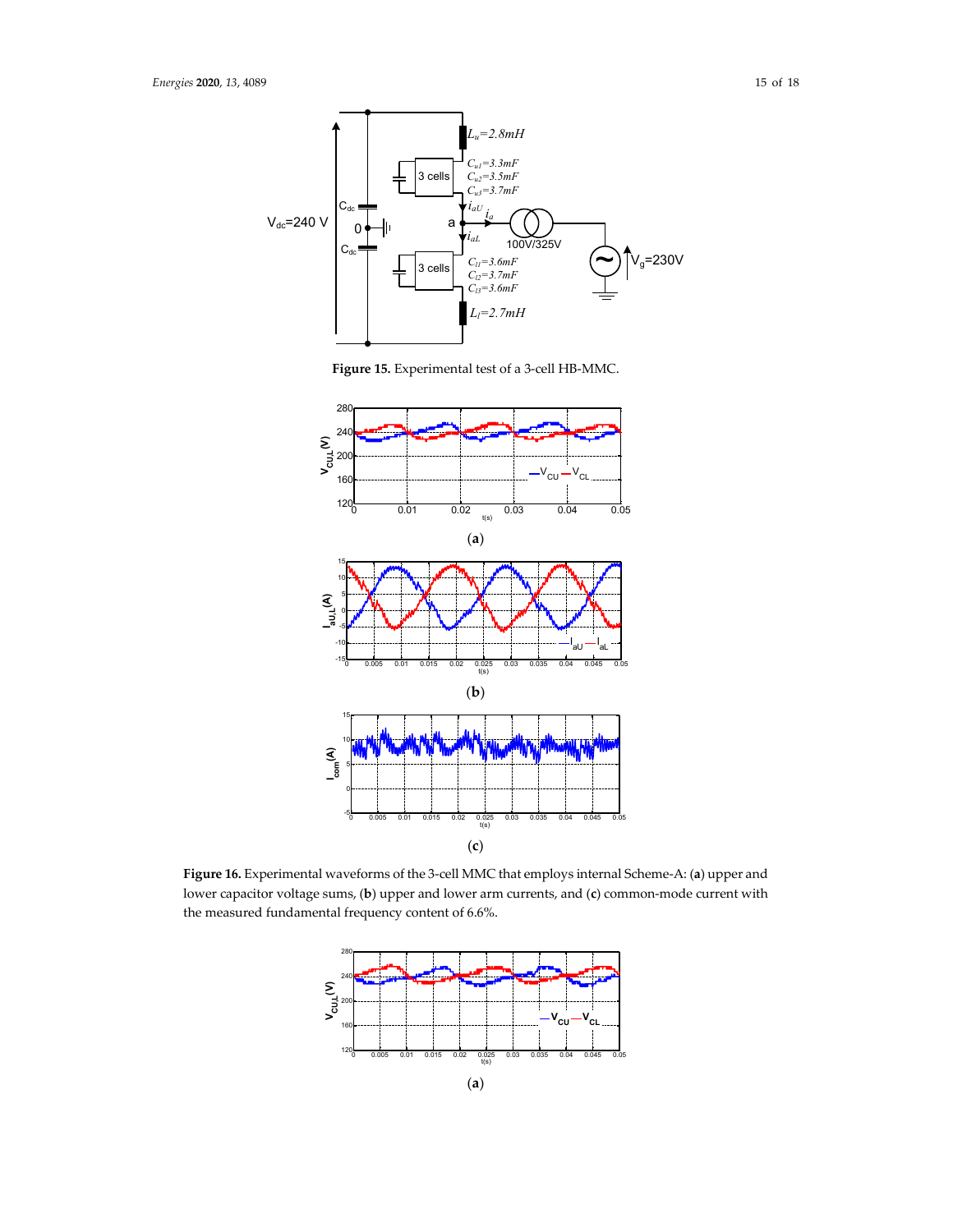

**Figure 17.** Experimental waveforms of the 3-cell MMC that employs internal Scheme-B: (**a**) upper and lower capacitor voltage sums, (**b**) upper and lower arm currents, and (**c**) common-mode current with the measured fundamental frequency content of 5.4%.

#### **7. Conclusions**

This paper has investigated the impacts of MMC internal asymmetries due to SM faults or severe deviations of the SM capacitance or arm inductance values from their nominal values, particularly, on the following aspects: control range, power quality in ac and dc sides, and distribution of voltage stresses across the SM capacitors and semiconductor switches. Moreover, the paper has presented a direct method for fundamental frequency ripple suppression from the dc link, and its performance is compared to a well-performing conventional controller for managing MMC internal dynamics. The investigation has found that the control for actively balancing arm capacitor voltage sums (Scheme-A) is better than the direct fundamental ripple suppression method (Scheme-B) from the ac side viewpoint, but it pollutes dc current with a fundamental frequency ripple. In contrast, the Scheme-B is better than its counterpart A, from the dc side viewpoint; nevertheless, it increases the risk of dc injection into the ac grid and reduction of ac control range.

**Author Contributions:** Conceptualization: G.P.A. and S.W.; Methodology: S.W. and F.A.; Software: S.W. and F.A.; Validation: G.P.A. and S.W.; Formal Analysis: F.A. and S.W.; Investigation: S.W. and G.P.A.; Resources: F.A.; Data Curation: S.W.; Writing—Original Draft Preparation: S.W. and F.A.; Writing—Review and Editing: G.P.A.; Visualization: S.W. and F.A.; Supervision: G.P.A.; Project Administration: G.P.A and F.A.; Funding Acquisition: F.A. and G.P.A. All authors have read and agreed to the published version of the manuscript.

**Funding:** This study was funded by King Abdulaziz University, Jeddah, Saudi Arabia, and King Abdulah City for Atomic and Renewable Energy, Riyadh, Saudi Arabia, under grant no. (KCR-KFL-14-20). Therefore, the authors gratefully acknowledge their technical and financial support.

**Conflicts of Interest:** The authors declare no conflict of interest.

#### **Appendix A**

Zoomed waveforms of the dc currents displayed in Figure 8a and Figure 9a and their FFT analyses are shown in Figure A1 and Figure A2, respectively, to further consolidate the previous claims.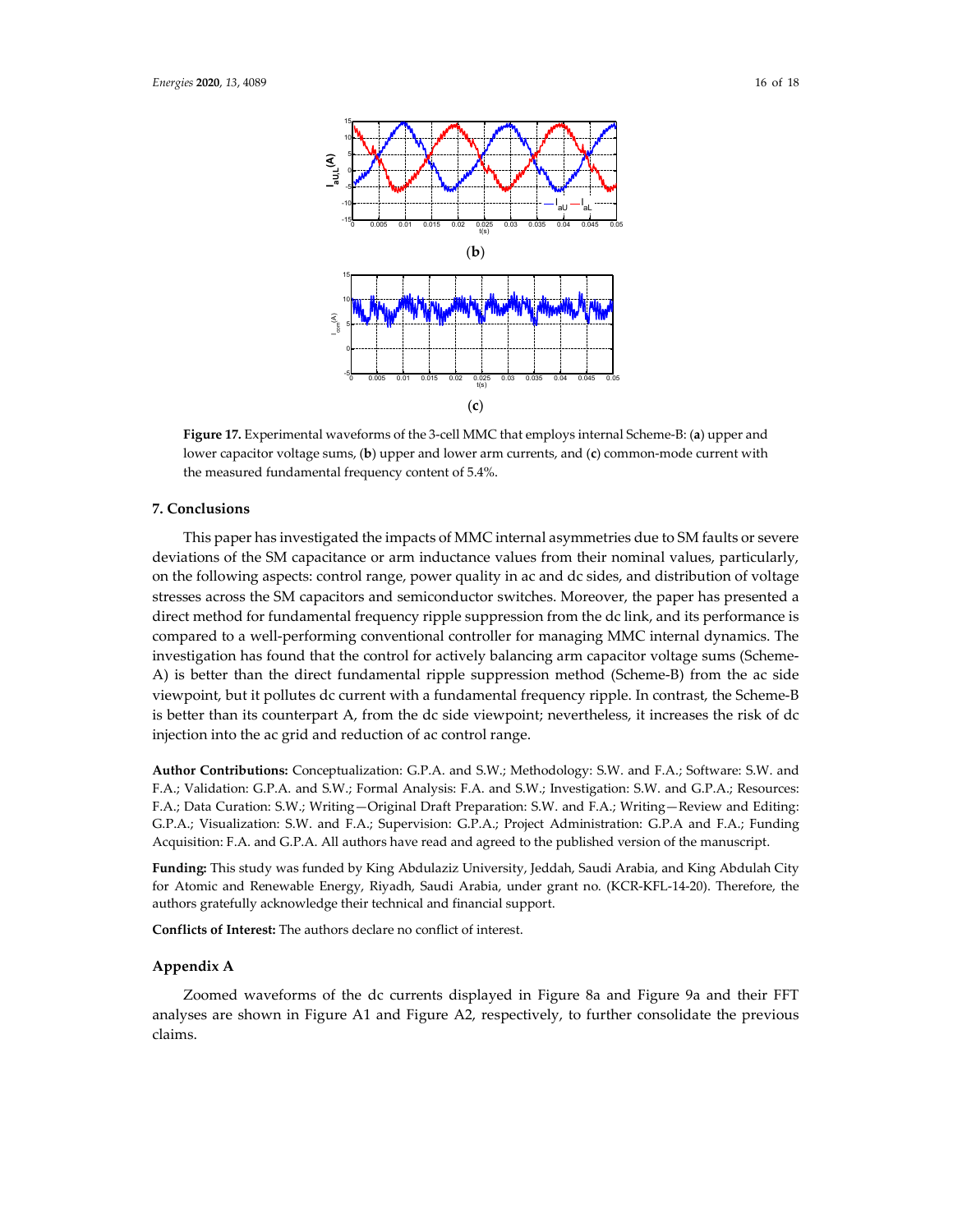

**Figure A1.** Additional simulation waveforms. (**a**) Zoomed version of dc-link current displayed in Figure 8a, (**b**) FFT spectrum.



**Figure A2.** Additional simulation waveforms. (**a**) Zoomed version of dc-link current displayed in Figure 9a, (**b**) FFT spectrum.

#### **References**

- 1. Perez, M.A.; Bernet, S.; Rodriguez, J.; Kouro, S.; Lizana, R. Circuit topologies, modeling, control schemes, and applications of modular multilevel converters. *IEEE Trans. Power Electron.* **2015**, *30*, 4–17.
- 2. Wang, J.; Liang, J.; Wang, C.; Dong, X. Circulating current suppression for MMC-HVDC under unbalanced grid conditions. *IEEE Trans. Ind. Appl.* **2017**, *53*, 3250–3259.
- 3. Xiaoqian, L.; Qiang, S.; Jianguo, L.; Wenhua, L. Capacitor Voltage Balancing Control based on CPS-PWM of Modular Multilevel Converter. In Proceedings of the Energy Conversion Congress and Exposition (ECCE00, Phoenix, Arizona, USA, 17–22 September 2011; pp. 4029–4034.
- 4. Siemaszko, D. Fast sorting method for balancing capacitor voltages in modular multilevel converters. *IEEE Trans. Power Electron.* **2015**, *30*, 463–470.
- 5. Yang, W.; Song, Q.; Liu, W. Decoupled Control of Modular Multilevel Converter Based on Intermediate. *IEEE Trans. Ind. Electron.* **2016**, *63*, 4695–4706.
- 6. Adam, G.P.; Ahmed, K.H.; Finney, S.J.; and Williams, B.W. AC fault ride-through capability of a VSC-HVDC transmission systems. In Proceedings of the 2010 IEEE Energy Conversion Congress and Exposition, Atlanta, Georgia, USA, 12–16 September 2010, pp. 3739-3745.